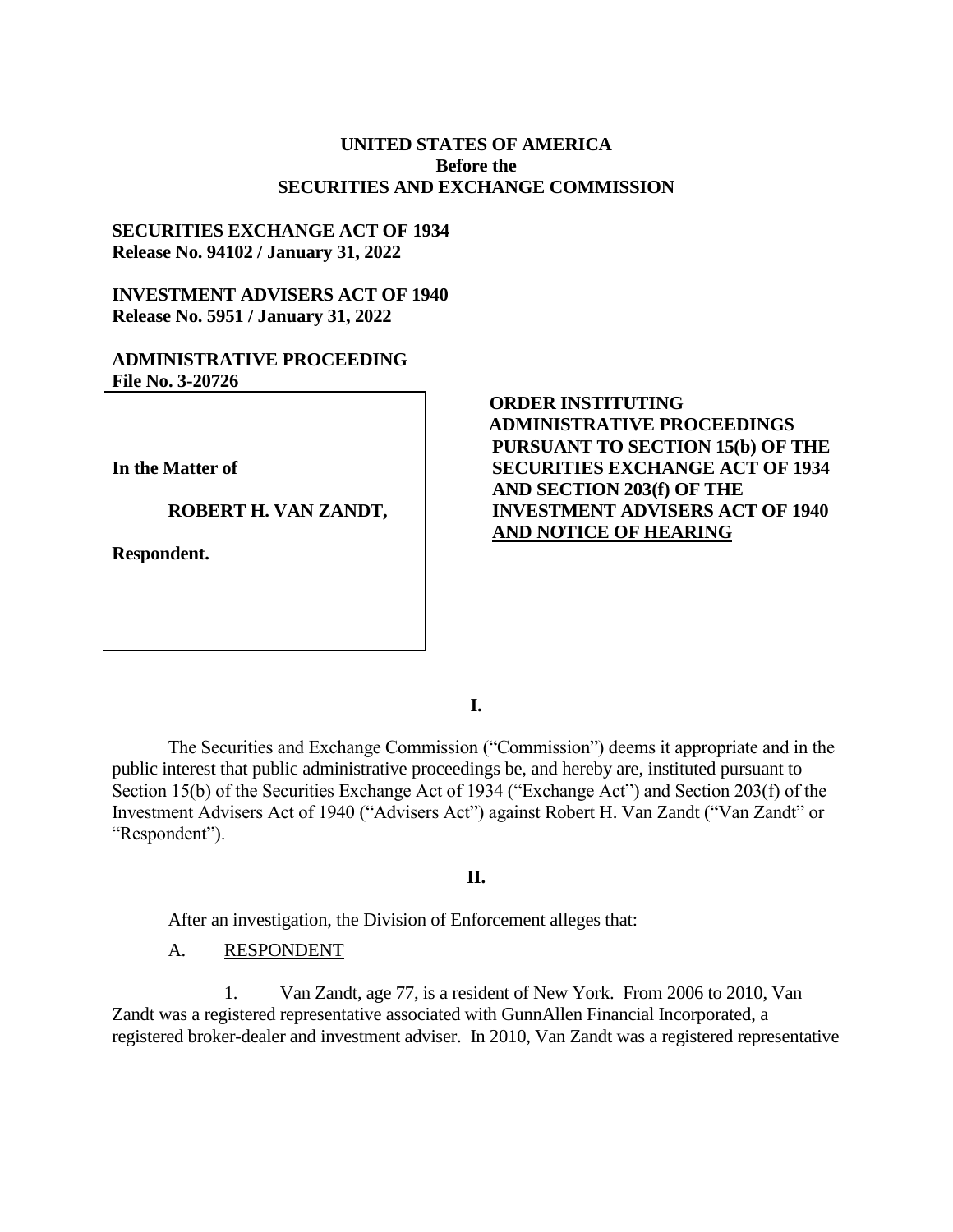associated with The Investment Center, Inc. and JHS Capital Advisors, Inc., both registered brokerdealers and investment advisers.

## B. ENTRY OF THE INJUNCTION

2. On May 22, 2020, the Supreme Court of the State of New York issued an Order and Judgment on Consent Against Robert H. Van Zandt in a civil proceeding entitled *State of New York v. Robert H. Van Zandt, et al.*, Index No. 450713/2012, Supreme Court of the State of New York, New York County ("New York Civil Order"). The New York Civil Order, inter alia, permanently restrained and enjoined Van Zandt from directly or indirectly engaging or attempting to engage in any manner in the securities business within or from the State of New York as a broker, dealer, issuer, investment adviser or investment manager, or as an officer, director, principal, controlling person, agent, affiliate person, consultant or salesperson of a broker, dealer, issuer, investment adviser or investment manager.

3. The civil complaint resolved by the New York Civil Order alleged that between 2001 and 2011, Van Zandt participated in a scheme to sell more than \$35.5 million in bogus securities to 250 investors. Rather than invest their moneys as promised, Van Zandt used his investors' funds to pay earlier investors and satisfy personal expenses.

#### **III.**

In view of the allegations made by the Division of Enforcement, the Commission deems it necessary and appropriate in the public interest that public administrative proceedings be instituted to determine:

A. Whether the allegations set forth in Section II hereof are true and, in connection therewith, to afford Respondent an opportunity to establish any defenses to such allegations;

B. What, if any, remedial action is appropriate in the public interest against Respondent pursuant to Section 15(b) of the Exchange Act;

C. What, if any, remedial action is appropriate in the public interest against Respondent pursuant to Section 203(f) of the Advisers Act; and

# **IV.**

IT IS ORDERED that a public hearing before the Commission for the purpose of taking evidence on the questions set forth in Section III hereof shall be convened at a time and place to be fixed by further order of the Commission, pursuant to Rule 110 of the Commission's Rules of Practice, 17 C.F.R. § 201.110.

IT IS FURTHER ORDERED that Respondent shall file an Answer to the allegations contained in this Order within twenty (20) days after service of this Order, as provided by Rule 220(b) of the Commission's Rules of Practice, 17 C.F.R. § 201.220(b).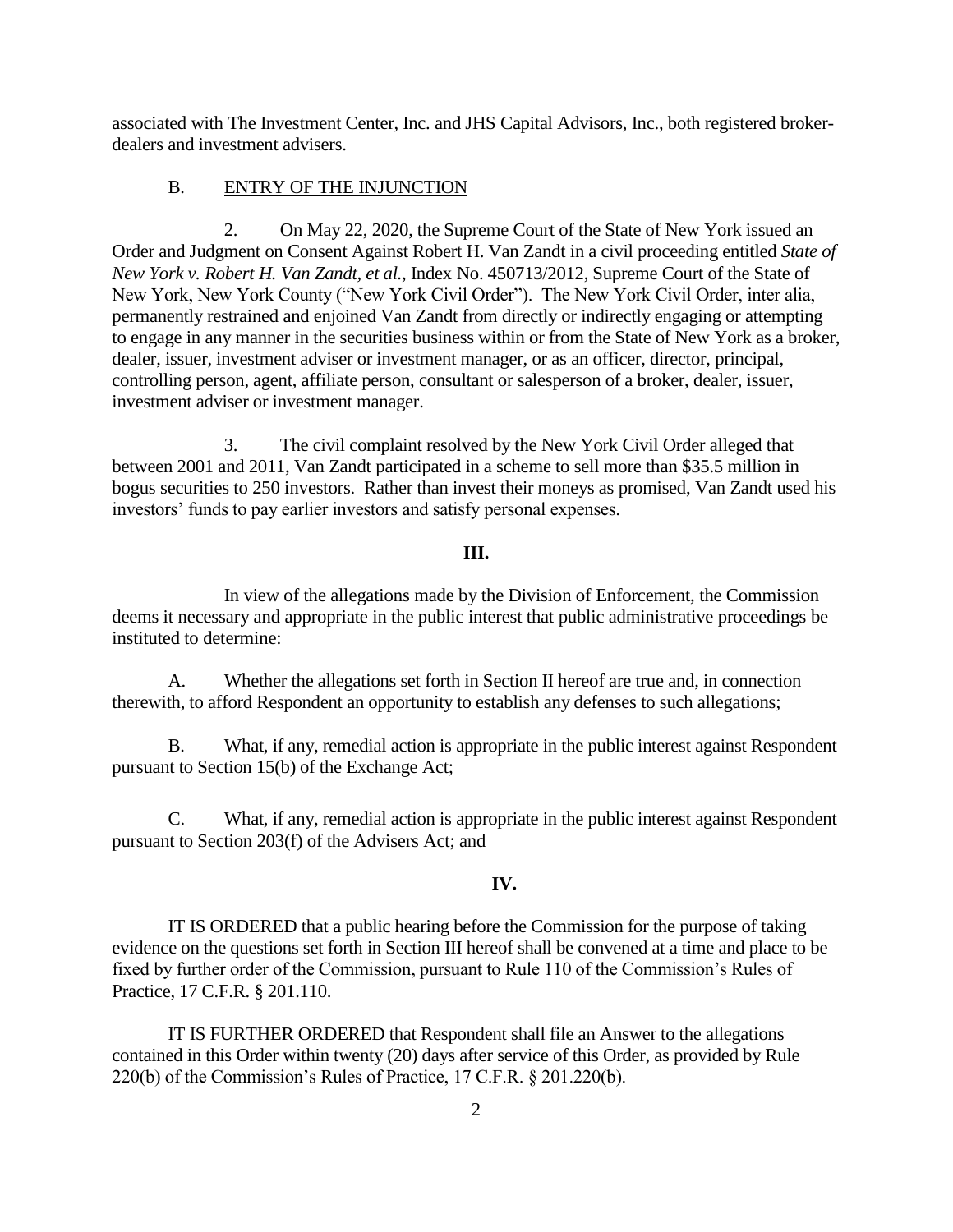IT IS FURTHER ORDERED that the Division of Enforcement and Respondent shall conduct a prehearing conference pursuant to Rule 221 of the Commission's Rules of Practice, 17 C.F.R. § 201.221, within fourteen (14) days of service of the Answer. The parties may meet in person or participate by telephone or other remote means; following the conference, they shall file a statement with the Office of the Secretary advising the Commission of any agreements reached at said conference. If a prehearing conference was not held, a statement shall be filed with the Office of the Secretary advising the Commission of that fact and of the efforts made to meet and confer.

If Respondent fails to file the directed Answer, or fails to appear at a hearing or conference after being duly notified, the Respondent may be deemed in default and the proceedings may be determined against him upon consideration of this Order, the allegations of which may be deemed to be true as provided by Rules 155(a), 220(f), 221(f) and 310 of the Commission's Rules of Practice, 17 C.F.R. §§ 201.155(a), 201.220(f), 201.221(f), and 201.310.

This Order shall be served forthwith upon Robert H. Van Zandt by any means permitted by the Commission's Rules of Practice.

The Commission finds that it would serve the interests of justice and not result in prejudice to any party to provide, pursuant to Rule 100(c) of the Commission's Rules of Practice, 17 C.F.R. § 201.100(c), that notwithstanding any contrary reference in the Rules of Practice to service of paper copies, service to the Division of Enforcement of all opinions, orders, and decisions described in Rule 141, 17 C.F.R. § 201.141, and all papers described in Rule 150(a), 17 C.F.R. § 201.150(a), in these proceedings shall be by email to the attorneys who enter an appearance on behalf of the Division, and not by paper service.

Attention is called to Rule 151(a), (b) and (c) of the Commission's Rules of Practice, 17 C.F.R. § 201.151(a), (b) and (c), providing that when, as here, a proceeding is set before the Commission, all papers (including those listed in the following paragraph) shall be filed electronically in administrative proceedings using the Commission's Electronic Filings in Administrative Proceedings (eFAP) system access through the Commission's website, [www.sec.gov,](http://www.sec.gov/) at http://www.sec.gov/eFAP. Respondent also must serve and accept service of documents electronically. All motions, objections, or applications will be decided by the Commission. Any exhibits should be sent as separate attachments, not a combined PDF.

The Commission finds that it would serve the interests of justice and not result in prejudice to any party to provide, pursuant to Rule 100(c) of the Commission's Rules of Practice, 17 C.F.R. § 201.100(c), that notwithstanding any contrary reference in the Rules of Practice to filing with or disposition by a hearing officer, all filings, including those under Rules 210, 221, 222, 230, 231, 232, 233, and 250 of the Commission's Rules of Practice, 17 C.F.R. §§ 201.210, 221, 222, 230, 231, 232, 233, and 250, shall be directed to and, as appropriate, decided by the Commission. This proceeding shall be deemed to be one under the 75-day timeframe specified in Rule of Practice  $360(a)(2)(i)$ , 17 C.F.R. § 201.360(a)(2)(i), for the purposes of applying Rules of Practice 233 and 250, 17 C.F.R. §§ 201.233 and 250.